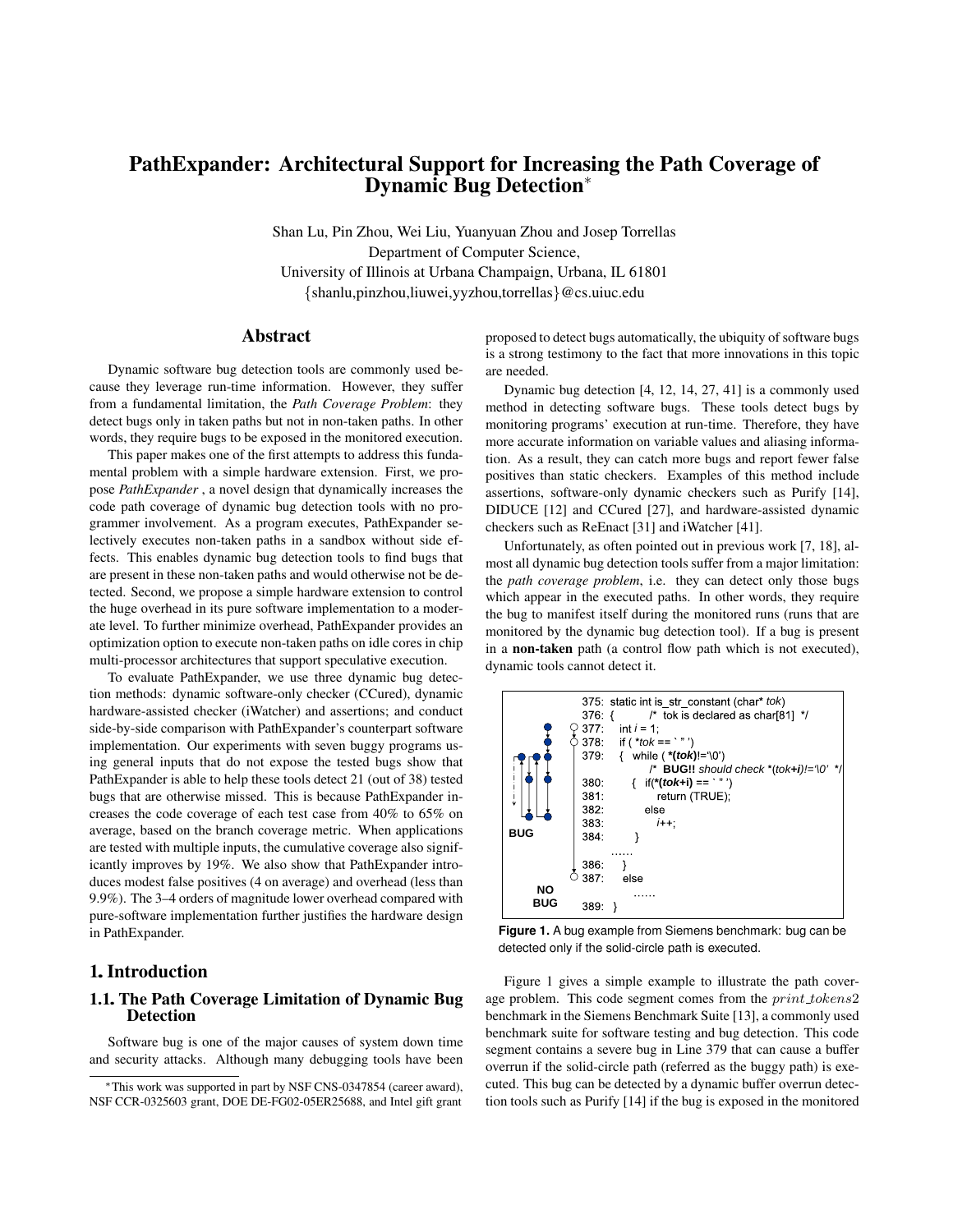run. But, unfortunately, to execute this buggy path requires that the string tok starts with a quotation mark and does not contain another quotation mark. Therefore, it needs a special program input that can lead to such special tok string value. For all other inputs, the buggy path is not executed and thus the bug does not manifest. As a result, the underlying dynamic bug detection tool cannot detect this bug. Here, we use this simple benchmark only for illustrative purpose. Real-world examples are often much more complex. For example, the string  $tok$  may be an intermediate variable and have complex correlation with the end-user input. In that case, it would be very difficult to generate a bug-triggering input and thus it is very likely this bug will escape from the dynamic bug detection tool.

# 1.2. Why Path Coverage is So Challenging?

One might wonder why the coverage limitation cannot be solved by simply running as many tests as possible to ensure every path is checked by the dynamic bug detection tool. In fact, the path coverage issue has been an open problem in software testing for decades. There are many challenges:

*(1) Incompleteness of test cases:* Generating test cases to cover all feasible paths is usually impractical, especially for real-world applications. This is because: (i) the total number of feasible paths in a program is very large: at least exponential to the code size and even *infinite* due to loops and recursive functions; (ii) even for any *one* specific path, generating an input to cover it is *theoretically uncomputable* [33]. Although recently dynamic test generation [10] and symbolic unit test generation [5, 8, 34] have made great progress, they are still limited by the above unbounded computation complexity problem and have many hard-to-handle cases, including loops, dynamic data structures, nonlinear correlations, etc. For example, it is difficult for them to generate an input to trigger the bug in the simple example shown in Figure 1, because that bug triggering path contains a loop.

*(2) Dependence on other states:* The above problem becomes even harder if the control path also depends on system states (e.g. the time of day), hardware states (e.g. disk status), resource states (e.g. how much virtual memory has been allocated), and application states (e.g. the total number of outstanding requests). While fault injection-based testing can address this problem to some extent, it is usually very expensive and cannot test all possible state combinations.

*(3) Human Effort and Testing Efficiency:* For real-world programs, each test case can take a large amount of human effort to enforce and a long time to execute. Therefore, the number of cases that can be tested in reality is limited; it is critically important to reduce the number of test cases without sacrificing significantly in overall test coverage [19].

*(4) Dynamic Monitoring Efficiency*: Dynamic bug detection tools are usually only applied to a small number of selected test runs, because many dynamic tools, such as Purify and Valgrind [28], incur up to 40-100 times overhead [41], too time consuming to monitor hundreds of or more test runs, especially for large software. For example, if each test run without such tools takes 2 hours, using these dynamic checkers to check 100 test runs would require 333-833 days!

Therefore, it is desirable to *automatically* increase the path coverage for any *single* monitored run *without significantly increasing the execution time* to allow the underlying dynamic bug detection tool to detect more bugs.

## 1.3. New Opportunity: Hardware Support

Recent rapid advances in computer hardware have led to dramatic performance improvement. Multicore processor is becoming a mainstream technology. This trend provides a unique opportunity to enhance other functionalities in addition to performance, such as software debugging. Recently, several hardware extensions have been proposed to support speculative execution and rollback [2, 11, 24, 30, 31, 32], which also provide opportunities to many functionalities such as increasing path coverage of bug detection proposed in this paper.

### 1.4. Our Contributions

In this paper, we make one of the first attempts (to the best of our knowledge) to address the fundamental path coverage problem of dynamic bug detection by using a simple extension to existing and emerging hardware. Specifically, we propose an innovative, *automatic*, *low-overhead*, and *general* hardware-assisted framework, called *PathExpander* . PathExpander allows dynamic bug detection tools to detect bugs, that would not be detected otherwise, on non-taken paths (referred as *NT-Paths*). Specifically, PathExpander combines two innovative ideas:

- *Exploring both taken and non-taken paths in a* single *monitored run*. PathExpander addresses the path coverage problem in dynamic bug detection by *transparently* and *automatically* executing along *both* the taken edge and the non-taken edge on selected branches at run time. Therefore not only the taken path but also many non-taken paths can be monitored by dynamic bug detectors in each run. The feasibility of our idea is validated through our crash latency measure and other analysis (Section 3.2). The state inconsistency problem in NT-Path execution is addressed by leveraging predicated instructions (Section 4.4).
- *Leveraging hardware support*. While we also implement the above idea in pure software, the huge overhead motivates us to explore hardware extensions to support the PathExpander idea, i.e. to select and execute NT-Paths. *Hardware support not only provides an efficient way to sandbox side effects made by NT-Paths, but also conveniently exploitsidle cores in a multicore architecture with speculative execution support to execute NT-Paths with little overhead.*

The main characteristics that distinguish PathExpander are:

(1) Generality. PathExpander makes no assumption about bug types or dynamic bug detection methods (tools). Therefore, it can increase the path coverage of *almost all* dynamic bug detection tools with little modification. Additionally, PathExpander can potentially work with programs written in many different programming languages. In our evaluation, PathExpander successfully helps three different dynamic bug detection methods: (1) a software-only checker, CCured [27]; (2) a hardware-assisted checker, iWatcher [41]; and (3) assertions, to extend their bug detection coverage.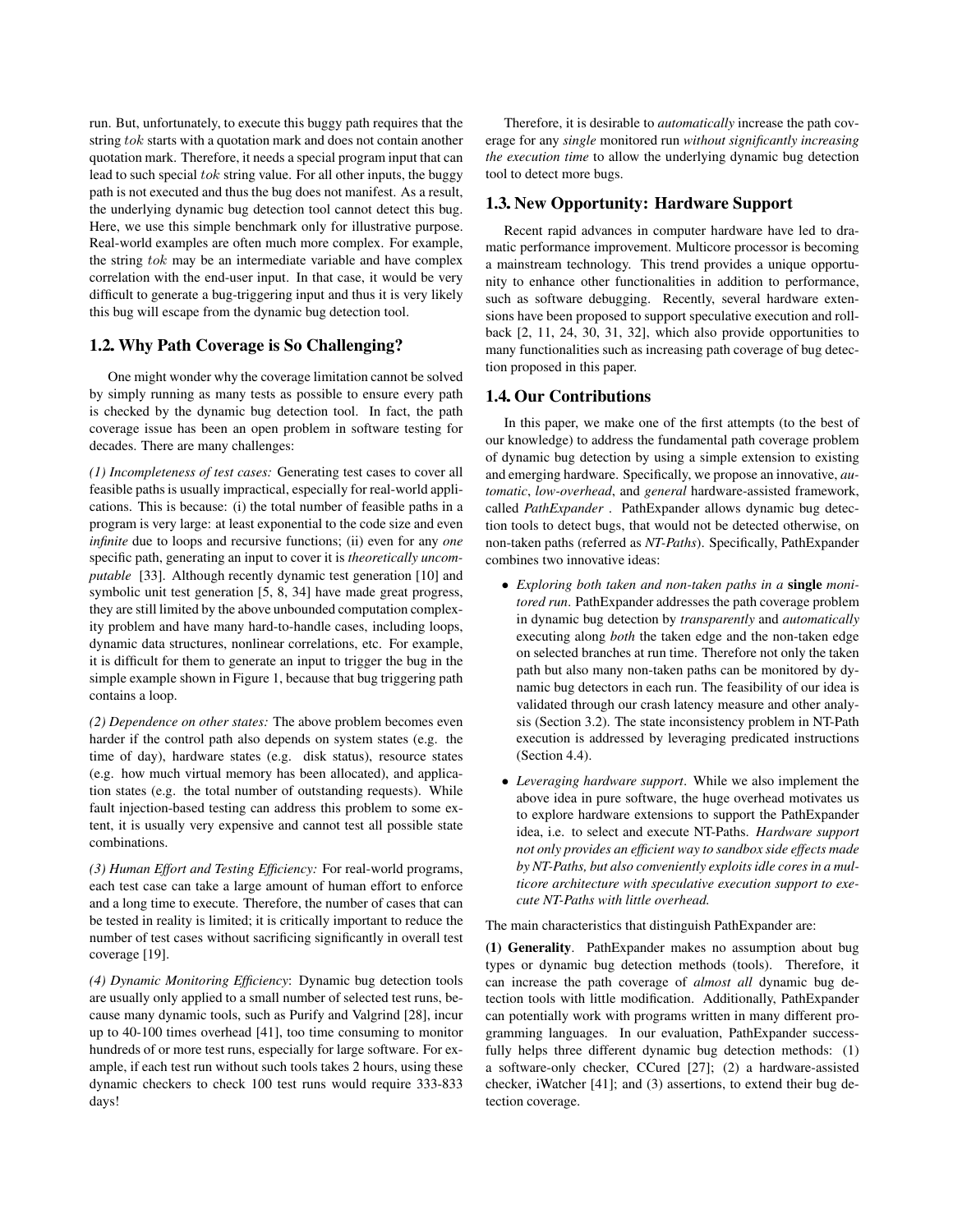(2) Help Detecting Bugs with non Bug-triggering Inputs. Many bugs require special inputs to manifest during execution. However, with the help of PathExpander, it is possible to expose these bugs even with non bug-triggering inputs, which are usually much more common than those bug-triggering ones. Our experiments with seven buggy programs *using general inputs that do not expose the tested bugs* show that PathExpander is able to help dynamic bug detection tools detect 21 (out of the 38) tested bugs that are missed otherwise (without PathExpander).

(3) Improving Code Coverage. PathExpander significantly increases the code coverage of the monitored execution from 40% to 65% on average. Even when multiple inputs are used for each application, the cumulative branch coverage improvement by PathExpander is still significant, by 19% on average. (Branch coverage is used as coverage metric in our experiments, because path coverage is hard to directly measure.)

(4) Reducing Human Efforts. Since PathExpander significantly increases the path coverage for dynamic bug detection *w*ithout any effort from programmers, it can reduce the large amount of human effort in designing and enforcing various input cases to check bugs on different paths, especially those bugs that require very special inputs to trigger.

(5) Low Overhead. With simple hardware support, PathExpander explores large number (hundreds to thousands in our experiments) of new paths in each run with small overhead (less than 9.9% with the CMP optimization; 3–4 orders of magnitude better than the counterpart software-only implementation). This can greatly increase the efficiency of software testing and debugging, which contribute to 50-70% of software development cost.

(6) Modest False-Alarms. Because PathExpander uses predicated instructions to fix key variables' values before the NT-Path execution, it significantly reduces the number of false positives in bug detection to only a few (4 on average) for our seven tested buggy applications.

(7) Simple Integration with Dynamic Checkers. With hardware support, PathExpander is almost transparent to dynamic checkers and thereby can easily integrate with them (See Section 6.2).

# 2. Background of Testing Coverage

Testing coverage measures how much a program is executed in a monitored run. It directly affects the effectiveness of dynamic bug detection tools: the higher the coverage, the more bugs can potentially be detected. There are various ways to measure the testing coverage. The simplest one is statement coverage, i.e., the percentage of executable statements executed [33]. It is easy to measure but is insensitive to control structures, to which many bugs are related. An alternative, branch coverage [33], is better in this, but still limited in that it only looks at one branch at a time.

One of the most accurate code coverage metrics is path coverage [33]. It focuses on a *sequence* of branch decisions, instead of single branch decision. Path coverage is stronger than statement and branch coverage, because even if a certain branch decision or statement has already been touched, the combinations with other branch decisions (or statements) may have not been tested. Unfortunately, path coverage is hard and in many cases impossible to measure due to the infinite number of paths. Therefore, statement coverage and

branch coverage are the dominant criteria used in software testing. For the same reason, in our evaluation, we can only show PathExpander's improvement on branch coverage, *even though many of our design decisions are targeted for improving path coverage.*

High testing coverage is always hard to achieve. Especially, as coverage increases, further coverage improvement becomes increasingly difficult. In large software, after around 80–90% branch coverage, each percent of coverage increase requires a huge amount of effort [33]. Due to this difficulty, good engineering practices usually set 70–90% branch or statement coverage as the target. As a result, bugs located in the remaining 10–30% uncovered program parts will inevitably slip into production runs. PathExpander can push bug detection into the remaining 10–30% uncovered program parts *without large overhead and programmer efforts* and thus enhance the software quality.

# 3. PathExpander Idea

Terminology Definition: In this paper, we use a *branch edge* or *edge* to denote one of the two edges (true and false) after a branch instruction, and a *path* to denote a sequence of multiple consecutive branch edges. We use *branch coverage*, a commonly used testing coverage metric in software testing, to measure the percentage of the tested program's branch edges that are executed in the monitored run. Note that our *design* is oriented by the more accurate path coverage. However, as explained in section 2, path coverage is very difficult to calculate, therefore, in this paper we use *branch coverage* as the code coverage metric in evaluation.

#### 3.1. Idea Overview

The main purpose of PathExpander is to enable dynamic bug detection to check bugs on both taken and non-taken paths, so that potentially more bugs can be detected from a single monitored run without any extra effort from programmers to design, generate and monitor various special test cases. PathExpander does this by "silently" (without side effects) executing non-taken paths in a hardware or software sandbox.



**Figure 2.** NT-Path in PathExpander (The winding curves denote that both the taken path and the NT-Path may also execute other branch instructions.)

Figure 2 shows the main idea of PathExpander. At a branch a, suppose the actual program execution will follow the right path. PathExpander executes the left non-taken path (referred as an NT-Path) and the right taken path one after another sequentially (in the standard configuration) or in parallel (with the CMP optimization option), as shown in Figure 4. At following branches, the NT-Path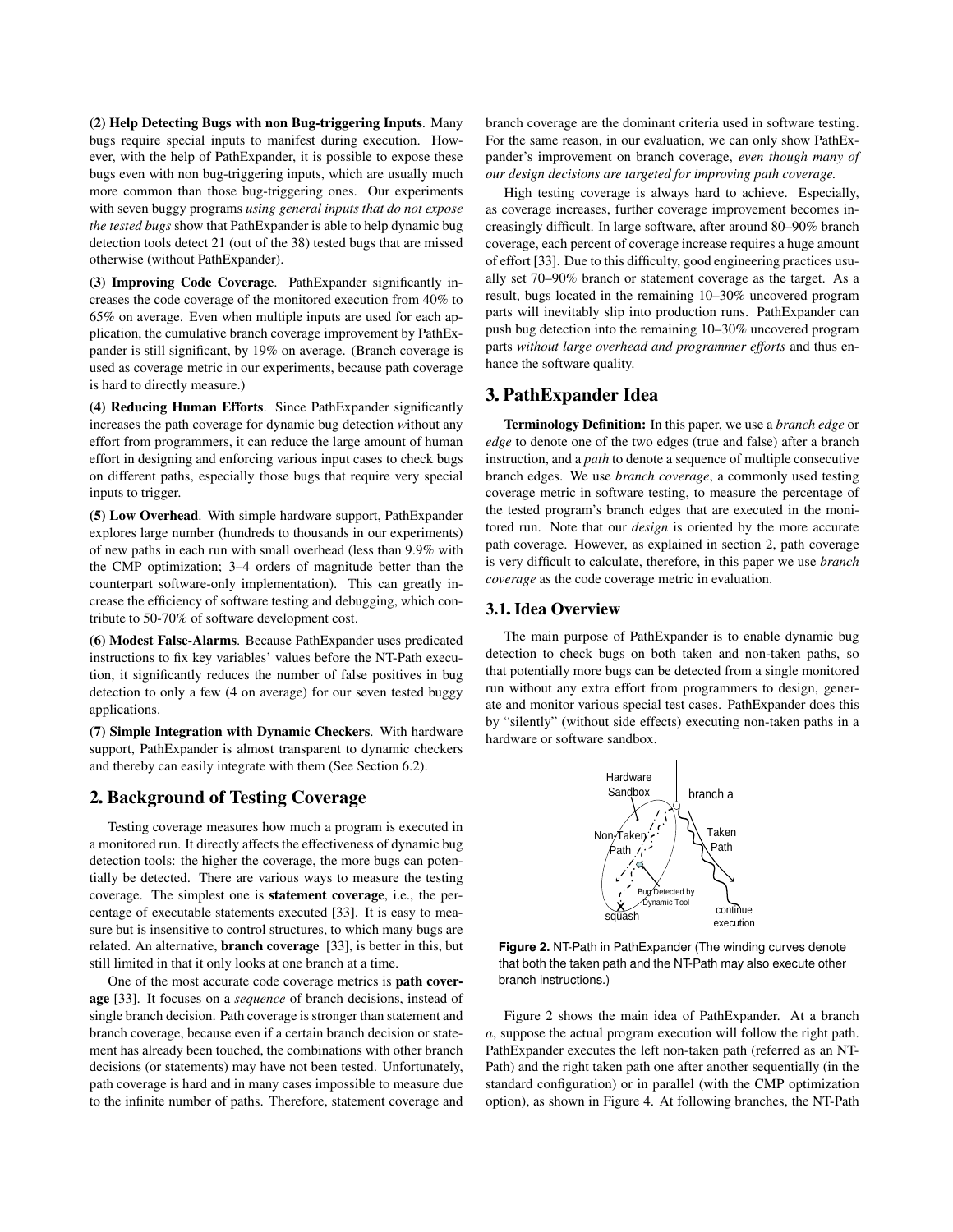

**Figure 3.** Crash-Latency and Unsafe-Latency statistics (Above cumulative distribution curves show the percentage of NT-Paths that crash or reach an unsafe event *before* executing a given number of instructions.)

follows branch edges based on the actual branch condition while the taken path may spawn new NT-Paths. The NT-Path will be terminated before executing a threshold number of instructions due to the resource competition, state consistency and some other concerns. During the whole life time, all of the NT-Path's memory updates are sandboxed so that they do not influence the execution of the taken path. Other side effects such as I/Os made by an NT-Path are avoided by stopping the NT-Path execution upon such events.



**Figure 4.** (a) PathExpander standard configuration; (b) PathExpander CMP optimization.

PathExpander provides two options: a standard configuration and a CMP optimization (only available in the hardware implementation). The standard configuration (Figure 4(a)) uses a simple checkpoint-and-rollback scheme. At branch  $a$ , a checkpoint is taken and the program execution follows the NT-Path. When the NT-Path terminates, PathExpander rolls back the memory and processor state to the previous checkpoint and resumes the normal execution, i.e. following the taken path. Besides the standard configuration, PathExpander also provides a CMP optimization option (Figure 4(b)) to minimize the overhead. This optimization leverages the CMP architecture to hide the overhead of NT-Path execution. It does so by executing an NT-Path on an idle core while continuing the taken path execution on the primary core. At a subsequent branch on the taken path, a new NT-Path can be explored in another idle core before the previous NT-Path terminates.

PathExpander handles the state inconsistency of NT-Path by simple variable fixing at the entrance of an NT-Path. Take Figure 2 as an example. PathExpander modifies the condition variables used in branch  $a$ , so that the outcome of branch  $a$  will be flipped to the left edge instead of the original right edge. More details can be found in Section 4.4.

PathExpander does not spawn NT-Paths on all branches, because blind spawning has huge overhead and is unnecessary. Instead, PathExpander selectively executes those non-taken paths whose in-

structions and branch edges have not been well exercised so far in the monitored execution, because these paths are more likely to have undetected bugs. In our current prototype, we make the selection based on a branch edge exercise counter. In the future, we may extend it to take into account other information, such as memory state and some random factors.

Implementation Choices: Hardware or Software? Like all designs that propose hardware extensions, the trade-off is usually between efficiency and hardware complexity. To evaluate this tradeoff, we have implemented PathExpander using simple hardware extensions (see Section 4) and with pure software (see Section 5). Their tradeoffs are discussed in Section 7.5.

# 3.2. Feasibility Analysis

State inconsistency problem, i.e. the branch condition variables indicating one branch target but the NT-Path executing the other one, threats the feasibility of PathExpander in two aspects. First, it may lead to an immediate termination of the NT-Path, and therefore prevents NT-Paths from running long enough to reach the potential buggy code region. Second, inconsistency may make the dynamic bug detection tool unable to discover 'real' bugs. We investigate the two issues through our feasibility analysis below.

(1) Termination Latency Analysis An NT-Path may be terminated by a crash (e.g. divide-by-zero, access violations) due to state inconsistency. Fortunately, several recent fault tolerance studies, including the Y-branch study [37] and the Iyer et al's Linux kernel study [9], have examined the state inconsistency effects of injected random *branch mutation* (forcing execution of a non-taken path). Their results show that, in a large percent (30-40%) of the cases, the state inconsistency does not result in any crashes or even silent errors in the following execution, because many of these branches are just optimization paths or short-cuts. These studies provide a good foundation for our work. Actually, their condition is stronger than what is required by PathExpander. Different from them, PathExpander does not execute NT-Paths to the end of the program, and not require NT-Path have the same execution result as taken-path.

An NT-Path may also be terminated by another reason: some special side effects of an NT-Path such as I/O events cannot be sandboxed by PathExpander via either hardware or software. Therefore the NT-Path needs to be squashed when such event occurs. To sandbox such unsafe events requires OS support, which remains as our future work.

To validate the feasibility of our PathExpander idea, we have conducted Crash-Latency (how long it takes an NT-Path to crash)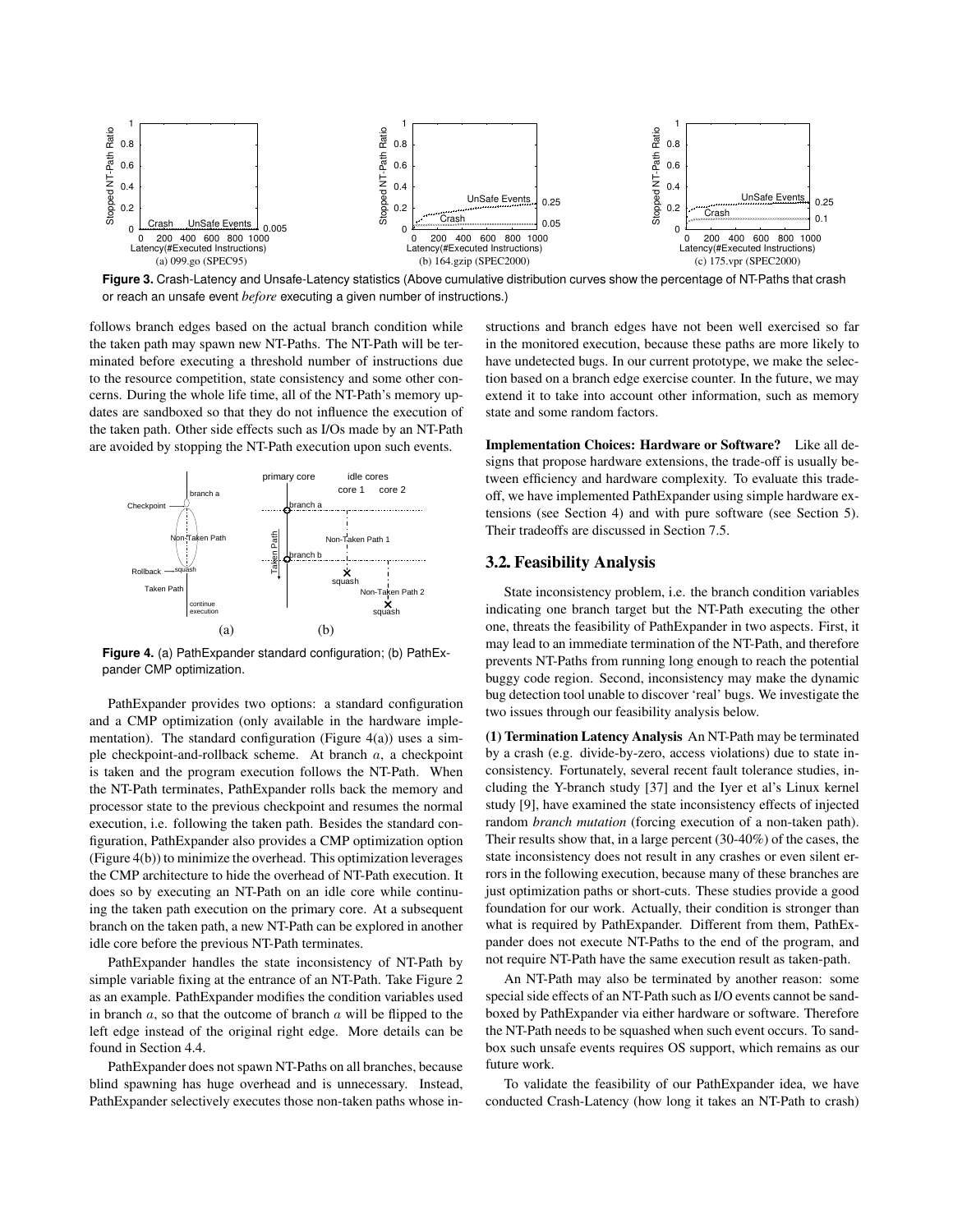and Unsafe-Latency (how long it takes an NT-Path to reach an unsafe event) measurements on all applications used in our experiments (Section 6). In each experiment, we spawn an NT-Path at every non-taken branch edge with zero exercise count and execute it until it either (1) crashes, (2) reaches an unsafe event, (3) reaches the end of the program, or (4) has executed a maximum threshold of instructions (1000 in our experimental setup). In these experiments, NT-Paths are executed without applying any variable-fixing techniques described in Section 4.4.

Figure 3 shows the cumulative distribution of Crash-Latency and Unsafe-Latency for three representative applications: one SPEC95 benchmark (099.go) and two SPEC2000 benchmarks (164.gzip and 175.vpr). As we can see, in all three applications, 65–99% of the NT-Paths can execute at least 1000 instructions without interrupted by unsafe events or crash. In particular, only 0.5% NT-Paths in go stop before executing 1000 instructions. The results with other applications are similar.

Our Crash-Latency and Unsafe-Latency statistical results indicate that most NT-Paths can execute for a reasonably long time, allowing the underlying dynamic bug detection tool to detect bugs on these non-taken paths. Furthermore, for many applications, such as *gzip* and *vpr*, the majority of NT-Paths stop early due to unsafe events. Therefore, if we had an OS support to sandbox unsafe events, more than 90% of NT-Paths may potentially execute up to 1000 instructions.

(2) Can 'real' bugs be detected in an inconsistent state? The answer is 'yes'. First, we should note that the degree of the inconsistency on the NT-Path is small. Such degree is hard to quantitatively measure. However, we can take above crash latency as an indirect measure. Intuitively the more inconsistent the variables are, the more likely the program will crash, therefore our crash latency results indicate that usually the NT-Path inconsistency is not severe.

Second, *PathExpander is designed for bug detection, which has better inconsistency tolerability than software testing*. Usually in testing, if the variables are not completely consistent, the execution result can hardly be used. Different from that, in dynamic bug detection, we do not care NT-Paths' final results since they are sandboxed and discarded anyway. Instead, the goal is to find bugs. Since most bugs are correlated to only a subset of variables, inconsistency in unrelated variables has little interference in the exposure of these bugs.

In the example shown in Figure 1, if the string tok does not start with a quotation mark, the execution will directly jump to line 387 after the check at line 378. If PathExpander selects the nontaken edge to start an NT-Path exploration, this NT-Path will follow through and execute the *while* loop. Even though there is inconsistency between the tok's starting character and the NT-Path, the bug can still be exposed. In this case, the conditional variable inconsistency will not prevent the bug from manifesting, as long as the while loop is executed.

Undoubtedly, in some cases, such inconsistency may interfere with bug detection in NT-Paths. Therefore, PathExpander also employs inconsistency fix techniques to further address this problem (see Section 4.4).



**Figure 5.** PathExpander hardware architecture (The Vtag in the standard configuration is a single bit volatile tag. With the CMP optimization, it is an 8-bit version tag, denoting the corresponding path ID.)

# 4. Hardware PathExpander Implementation 4.1. Architecture Overview

To increase the path coverage of dynamic bug detection, PathExpander needs to address the following major issues: (1) What branch, when and how to spawn an NT-Path? (2) How to sandbox the side effects of an NT-Path? (3) How to reduce overheads imposed by executing NT-Paths? (4) How to reduce false positives caused by state inconsistency in NT-Path execution?

As shown in Figure 5, the standard configuration of PathExpander requires only simple hardware extensions: (1) extending the branch target buffer (BTB) with 2 four-bit exercise counters, one for each edge, to record the number of times this edge is executed; (2) a special predicate register to support consistency fixes (Section 4.4); and (3) simple checkpoint and rollback support for sandboxing NT-Paths' effects. Specifically, PathExpander buffers NT-Paths' memory updates in L1 cache and uses a 1-bit *Volatile* tag (*Vtag*) associated with each L1 cache line to differentiate cache lines written by NT-Paths from those by taken path.

A special memory area pointed by the *Monitor memory area* register in each core is not sandboxed. This memory area is used to store error-reports made by the underlying bug detection tool during an NT-Path execution. When an NT-Path ends, all its side effects except those made to this memory area are discarded.

PathExpander's CMP optimization option needs extra hardware support to execute NT-Paths and taken-path in parallel on multicore architectures. Specifically, such hardware support includes fast register copy from one core to another for NT-Path spawn, cache versioning and data dependency tracking for correct isolation and data flow among different execution paths, and special NT-Paths squash mechanism. Most of these supports can be easily got from some emerging advanced architectures. The current PathExpander prototype builds the CMP optimization based on the thread level speculation architecture [6, 30]. The details are discussed in section 4.3.

#### 4.2. PathExpander Standard Configuration

(1) NT-Path Selection PathExpander selects a non-taken branch edge to begin an NT-Path exploration when this edge's exercise count, stored in the BTB, is smaller than a given threshold (*NTPath-CounterThreshold*). The threshold can be larger than 1, because even if a branch edge is already exercised, different execution context may still bring up non-tested paths consisting of it and other edges.

The exercise counters are updated during taken-path execution at the entry of an NT-Path. They are periodically reset to zero (per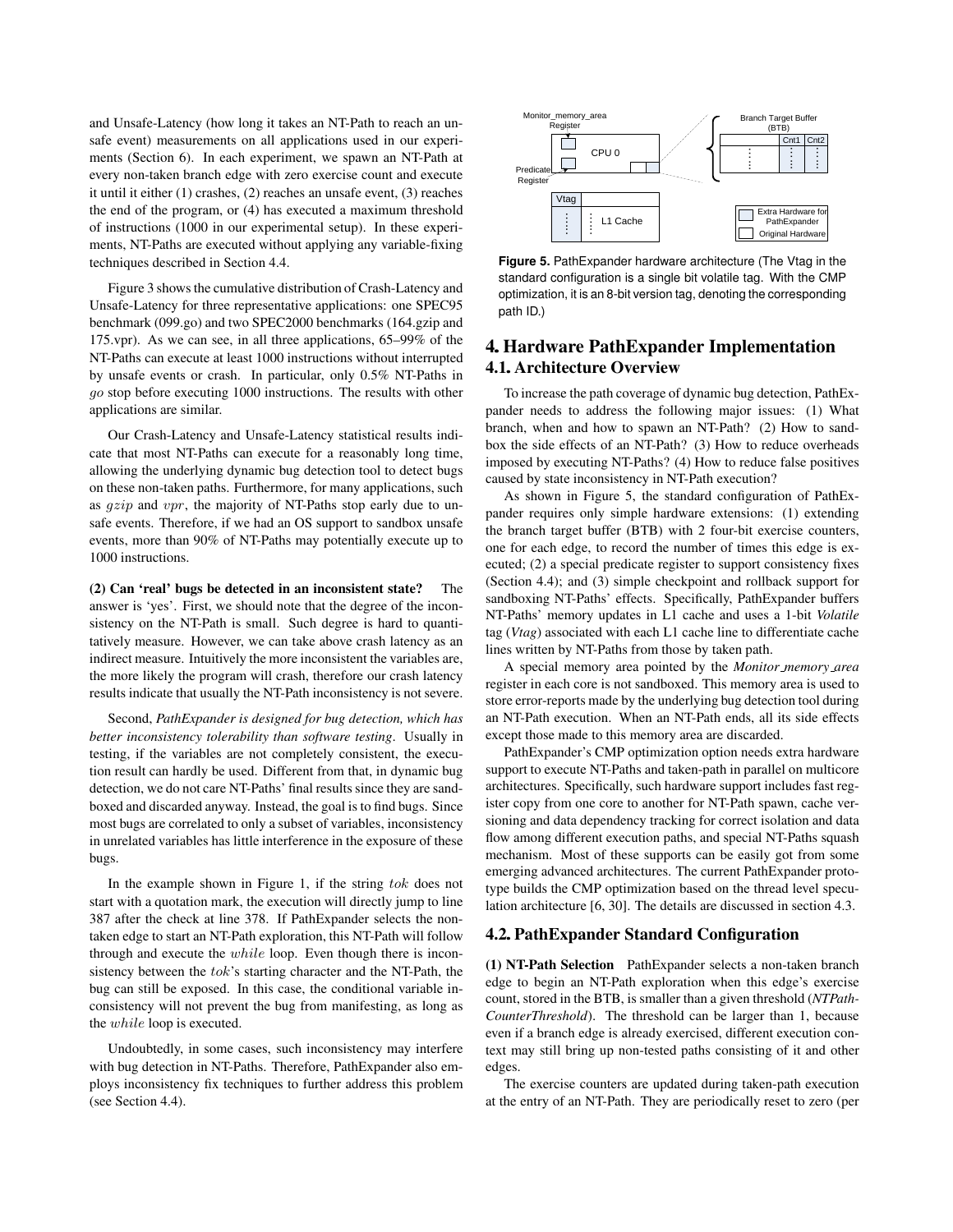*CounterResetInterval* binary instructions) to support long-running programs. The rationale is that during the long running period of such programs, new application, system and hardware states may emerge even after all these branch edges are thoroughly exercised.

The exercise counter of each branch edge is put in BTB (branch target buffer), and read at every BTB access. A BTB miss is simply treated as if the exercise counter is zero.

(2) NT-Path Sandboxing After PathExpander decides to explore a non-taken path as an NT-Path, it checkpoints the architectural registers as well as the program counter in a way similar to previous work [1] and redirects the execution to the NT-Path. During an NT-Path's execution, all memory writes are sandboxed within the L1 cache by leveraging the previously proposed versioned hardware cache [24]. These cache updates are bookmarked by setting the associated 1-bit Vtag. When NT-Path terminates, all cache lines with this bit set will be invalidated.

PathExpander chooses cache instead of store buffer inside the processor [1, 29] to sandbox the NT-Path, mainly because cache can buffer more updates, allowing NT-Paths to execute for longer time to expose bugs.

(3) NT-Path Execution and Termination NT-Path execution does not stop at the first encountered branch instruction. Instead, it may execute many branch instructions. At each encountered branch, NT-Path only explores the taken edge, because otherwise exploring non-taken edges from an NT-Path may worsen the inconsistency problem. This design choice is evaluated by a simple experiment we conducted on 164.gzip. Experiment shows that exploring nontaken edges from NT-Paths slightly enlarges the branch coverage by 2%, but significantly increases the NT-Paths crash ratio before executing 1000 instructions from 5% to 16%, indicating much worse state consistency. Due to this, PathExpander does not follow nontaken edges in NT-Paths.

An NT-Path is terminated when any of the following conditions hold: (1) the NT-Path has executed long enough (i.e. reaches *MaxNTPathLength* instructions); (2) the NT-Path crashes; and (3) the NT-Path reaches an unsafe event such as a system call that can not be sandboxed. The first condition prevents an NT-Path from occupying too many resources. The second condition is obvious. When an NT-Path crashes, it is squashed and the exception that caused the crash is not delivered to the OS. The third condition is necessary because an NT-Path's side effects should not be visible to the program's normal execution. When squashing an NT-Path, PathExpander rolls back the system states by gang-invalidating all L1 cache lines whose Vtags are set. These operations can be done in a handful of cycles using inexpensive custom circuitry[24].

### 4.3. CMP Optimization

Different from the standard configuration, the CMP optimization can execute the original taken path and NT-Paths spawned at different branch instructions simultaneously. For example, in Figure  $6(a)$  and (c), after branch a, the NT-Path  $D$  is executed on idle core 1, while the primary core continues executing the taken path. At a subsequent branch  $b$ , the corresponding non-taken path  $E$  may be spawned as an NT-Path and executed on idle core 2 in parallel with the taken path and NT-Path D. For convenience of description, we call code segment A as the *parent* of code segment B and NT-Path D, and B as D's *sibling*.

To spawn an NT-Path in the CMP optimization option, PathExpander copies all register context from the primary core to the selected idle core before the NT-Path begins there. If no idle core is available, this NT-Path is temporarily queued using a free thread context. To avoid spawning too many outstanding NT-Paths, which can incur high resource contention, we use a threshold called *MaxNumNTPaths* to limit the maximum number of outstanding NT-Paths. A non-taken path is not spawned when there are *MaxNum-NTPaths* of outstanding NT-Paths.

During an NT-Path's execution, all memory updates except those to the special monitor memory area are sandboxed within the L1 cache. To support it, an eight-bit ID is assigned to each taken path segment and NT-Path. Each cache line in L1 is tagged with a path ID indicating its owner. ID zero is reserved to indicate committed data. Once a taken path code segment or NT-Path is committed or squashed, its ID can be recycled. When an NT-Path is squashed, all L1 cache lines tagged with its ID are gang-invalidated. When a taken path code segment is committed, all cache lines tagged with itsID are committed by changing the ID to zero lazily [30]. Updates to the monitor memory area are always tagged with ID zero.



**Figure 6.** PathExpander dependencies

Since multiple NT-Paths could be executed concurrently with the taken path in the CMP option, special care needs to be provided to ensure that each path reads from the correct version of the data and their memory modifications do not interfere with each other. Such functionality is achieved by maintaining and enforcing data dependencies and commit and squash dependencies among them in ways similar to the thread level speculation (TLS) architecture.

First, the data dependency follows a tree-structured partial order (Figure 6(c)), slightly different from the original linear dependency in TLS (Figure 6(b)). At each branch, both the taken edge (and following code) and non-taken edge (and following code) of a branch may be executed concurrently, and they should read data produced or propagated by their parent code segment. Any updates made after their parent code segment should be invisible to them.

Due to the above data dependency constraint, PathExpander cannot commit a taken path code segment (e.g. C) until its parent segment (e.g.  $B$ ) is committed and its sibling NT-Path (e.g.  $E$ ) is squashed. Otherwise, its sibling NT-Path (e.g.  $E$ ) may read data generated by this taken path segment (e.g. C), violating the data dependency described above. In other words, in order to commit, a taken path segment needs two tokens, a commit-token from its parent segment and a squash-token from its sibling NT-Path. In cases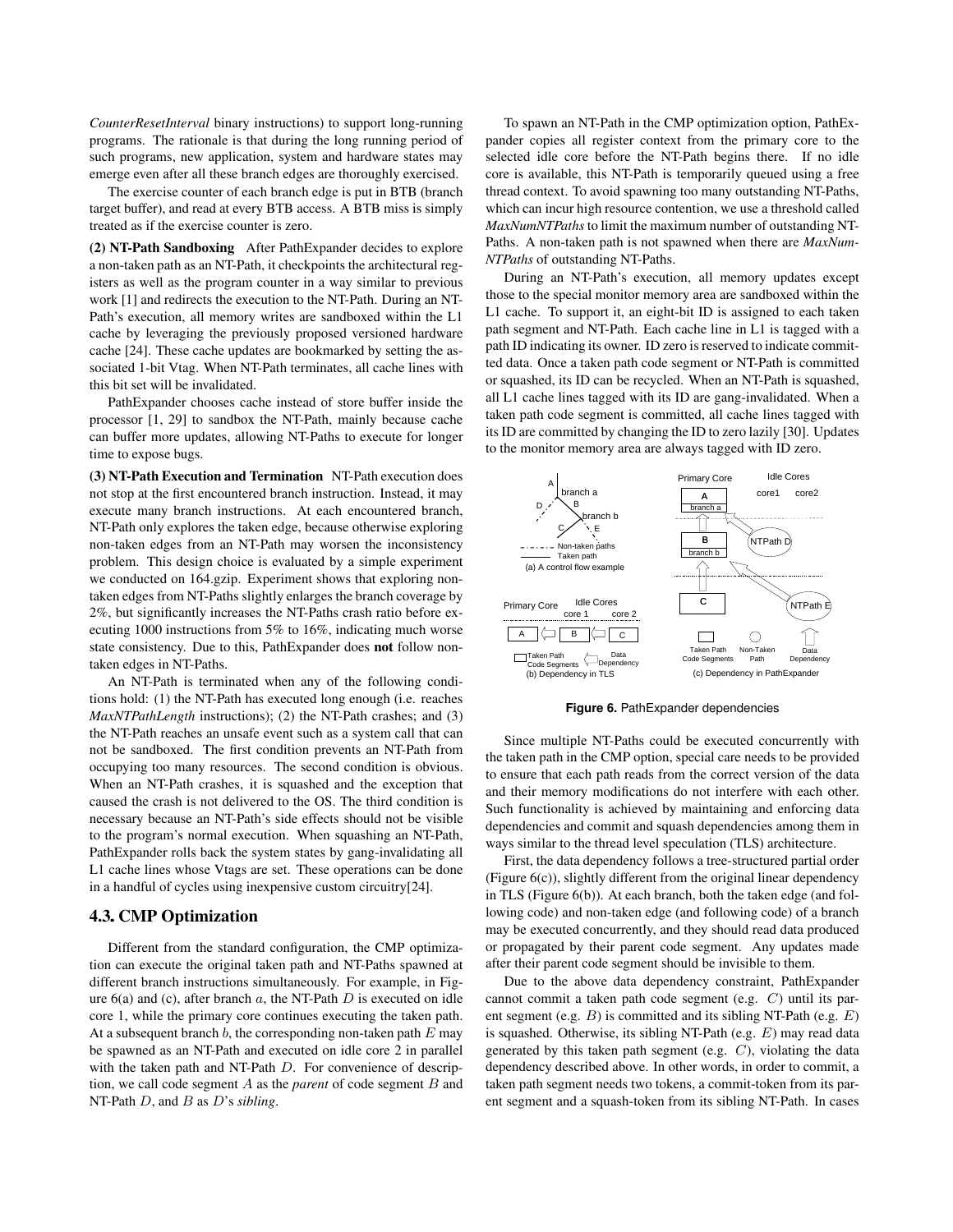when a taken path is forced to commit, for example, when one of its dirty lines is to be displaced from L1 to L2, related sibling NT-Paths are squashed immediately, so that the taken path will not be stalled.

# 4.4. State Inconsistency Fix on NT-Paths

As mentioned in Section 3.2, NT-Paths may introduce state inconsistency that may result in false positives and false negatives in bug detection. To address this problem, PathExpander performs some simple variable consistency fixes.

We should note that, to completely fix all state inconsistency in an NT-Path execution is very difficult because it requires fixing not only the condition variables that set the branch direction but also the variables on which the condition variables depend. Fortunately, such complete fix is also not required in PathExpander usage scenario as discussed in Section 3.2. Therefore, current PathExpander prototype only fixes the condition variables of the branch corresponding to a given NT-Path. We will investigate using program analysis, symbolic execution [8], or reverse execution with dynamic slice information [40], to perform more sophisticated consistency fix in our future work.

(1) How to Fix Key Variables? To ensure that the branch condition in an NT-Path holds, there can be many ways to fix the condition variables. For example, in an inequality comparison condition such as  $x < 5$ , we can make the condition true in the NT-Path by changing  $x$ 's value to anything smaller than  $5$  to force executing the TRUE edge. To make the fix more accurate, one can rely on static analysis and value-invariants inference [12] to pick a value satisfying not only the desired branch direction but also the *n*ormal value range and usage pattern of this variable. In our current implementation, if only one value satisfies the condition (e.g. an equality condition), this variable is fixed to be this value at the entry of the NT-Path. If a range of values satisfy the condition (e.g. an inequality condition), the variable is fixed to be either exactly the boundary value, or close to the boundary.

Fixing pointer variables is more challenging. For example, the condition of a branch may be based on whether a pointer  $p$  is null or not. Suppose that  $p$  is null in the execution. If PathExpander decides to execute the non-taken path as an NT-Path, the pointer p needs to point to some real data. Otherwise, it may crash or introduce false positives in bug detection. To address this problem, PathExpander relies on the compiler to create a blank data structure for each data type, including both basic data types and userdefined structures, at the beginning of the program execution. In the above example, PathExpander would fix the problem by setting the pointer  $p$  to point to the blank data structure of the correct type. Even though the blank data structure does not have any meaningful content, our experiments show that this simple fix is effective to eliminate many false positives (Section 7.1).

(2) Who Fixes Key Variables? PathExpander uses a compiler to insert variable-fixing instructions at the beginning of each branch edge that could lead to an NT-Path. There are two ways to estimate whether a branch edge can lead to an NT-Path: static analysis, and profile-based analysis. In our current prototype implementation, we simply assume that the two edges of any branch can possibly be spawned to NT-Paths. Therefore, variable-fixing instructions are inserted in both edges.

| Line Number | Original Code | PathExpander Code |
|-------------|---------------|-------------------|
|             | if $(x>2)$ {  | if $(x\geq 2)$ {  |
|             |               | $x=2 < p$ ;       |
| 2           | big(var,x);   | big(var,x);       |
|             | }else{        | }else{            |
|             |               | $x=1$ < $p$ >;    |
|             | small(var,x); | small(var,x);     |
|             |               |                   |

**Table 1.** Key variable fixing  $(x=2 < p)$ ,  $x=1 < p$  are predicated instructions executed only at the NT-Path entrances.)

#### (3) When to Execute Variable-Fixing Instructions?

Variable-fixing instructions should be executed only at the beginning of an NT-Path, not in a taken path or in the middle of an NT-Path, where the actual semantic is already followed. To provide the above functionality, variable-fixing instructions are *predicated* in a way similar to previous work [16, 23] so that these instructions are executed only at the entrance of an NT-Path. In all other cases, the predicate register is unset, and, consequently, these instructions behave like NOPs with little overhead.

### (4) An Example

To illustrate our idea, Table 1 gives an example of how the variable-fixing is performed before executing an NT-Path. Suppose  $x$ 's value is 0, and an NT-Path is spawned from line 2 (function  $biq$ ). To fix the condition variable x in this NT-Path, the compiler inserts a predicated instruction  $x = 2 < p >$  to make the variable equal to 2, the boundary value. As a result, executing this path as an NT-Path is less inconsistent and thereby has smaller possibility for extra false positives (introduced by PathExpander) in bug detection. If this path is executed as a taken path, the predicate for  $x=2$  $\langle p \rangle$  is false. Therefore it behaves like a NOP. The process is similar for 'x= $1 < p >$ ' on the other edge.

## 5. Software-PathExpander Implementation

The pure software implementation of PathExpander is based on PIN [22], a dynamic binary code instrumentation tool. As a stateof-art instrumentation tool, PIN provides high-quality optimized instrumentation and many useful APIs, such as processor state checkpointing and register value modification.

NT-Path Selection We instrument every branch instructions to collect and maintain the dynamic branch exercise information. At run time, after each branch instruction is resolved, the instrumented analysis code dynamically makes decision whether an NT-Path should be spawned based on the exercise history maintained in a hash table.

NT-Path Spawn We use PIN API to first save the current processor states into a special *processor checkpoint* data structure, then directly modify the PC register to the non-taken branch edge, and proceed the execution to the NT-Path.

NT-Path Side Effects Sandbox. During the NT-Path execution, we instrument every memory write to log the old value of each overwritten memory location into a special *restore-log*, so that all memory effects can be rolled back when we want to resume the correct branch edge.

NT-Path Termination. The termination condition, i.e. length of NT-Path, unsafe NT-Path system call and NT-Path crash, is monitored by another set of instrumentation. When one of these three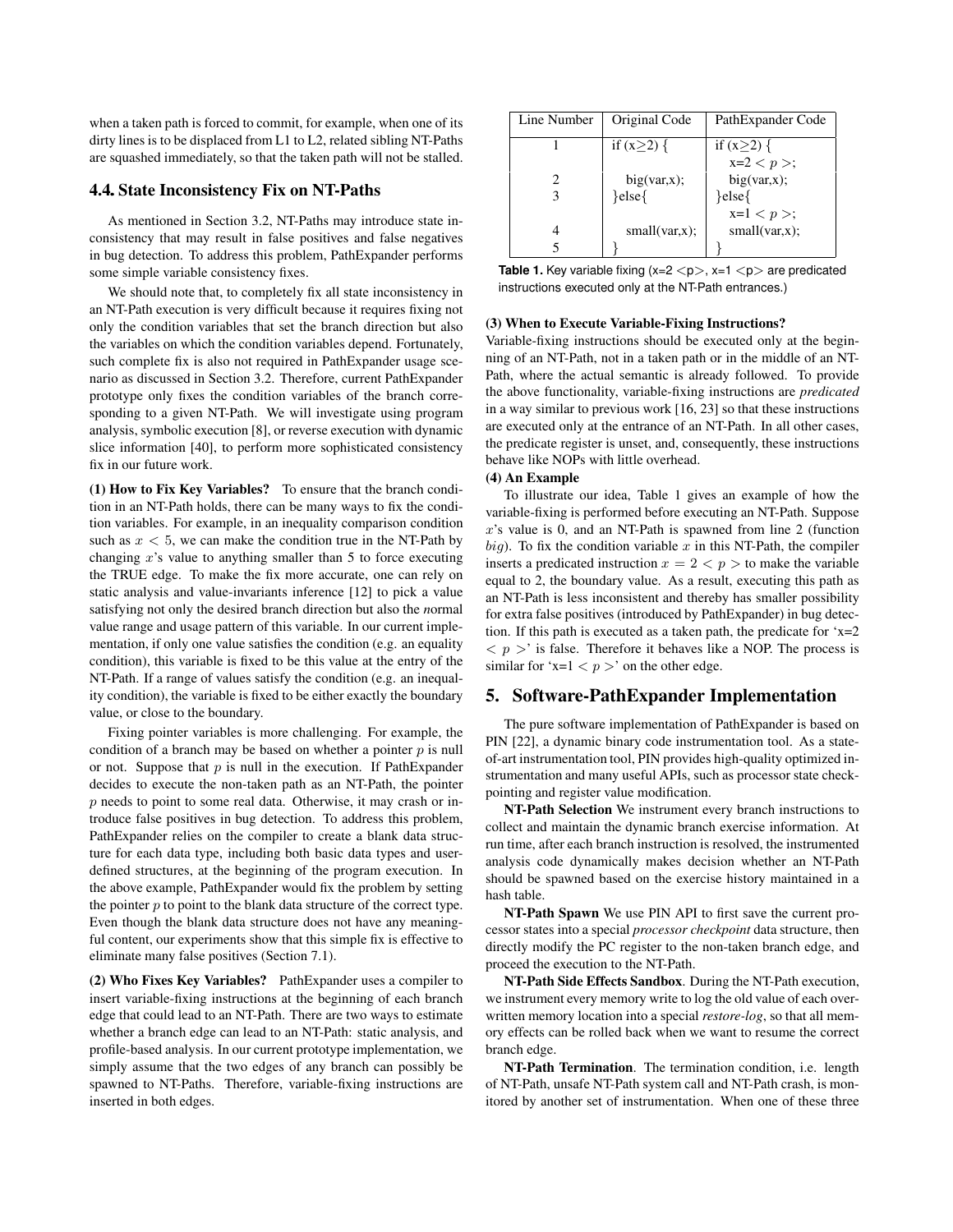termination conditions is satisfied, a software NT-Path squash and rollback routine is invoked. This routine writes all the overwritten memory values back to corresponding memory locations based on the *restore-log*, and then resets the processor registers based on the previous *processor checkpoint* record and continues the taken path.

# 6. Experimental Methodology

# 6.1. Simulator

To evaluate PathExpander, we augment an existing cycleaccurate execution-driven simulator [6, 41] that models a 4-core CMP with PathExpander functionality. The parameters of the architecture are shown in Table 2. We use one core when evaluating the standard configuration of PathExpander and use all 4 cores for the CMP optimization option.

| Core Parameters                 |                                         |                             |                |  |  |
|---------------------------------|-----------------------------------------|-----------------------------|----------------|--|--|
| Squash                          |                                         | CPU frequency               | $2.4$ GHz      |  |  |
| overhead                        | Int, Mem, FP FUs<br>10 cycles           |                             | 3, 2, 2        |  |  |
|                                 |                                         | <b>BTB</b>                  | $2K$ , $2$ way |  |  |
| Spawn                           |                                         | ROB, I-window sizes         | 128, 64        |  |  |
| overhead                        | 20 cycles                               | Fetch, Issue, Retire widths | 6, 4, 4        |  |  |
|                                 |                                         | LD, ST queue entries        | 64, 48         |  |  |
| L1 cache                        | 16KB, 4-way, 32B/line                   |                             |                |  |  |
|                                 | 3 cycles latency (2 cycles for non-CMP) |                             |                |  |  |
| <b>Memory System Parameters</b> |                                         |                             |                |  |  |
| L <sub>2</sub> cache            | 1MB, 8-way, 32B/line, 10 cycles latency |                             |                |  |  |
| Memory                          | 200 cycles latency                      |                             |                |  |  |

**Table 2.** Parameters of the simulation

## 6.2. Evaluated Dynamic Bug Detection Tools

To show the generality of PathExpander, we evaluate PathExpander using three different dynamic bug detection methods: software-only dynamic checker (CCured [27]), hardware-assisted dynamic checker (iWatcher [41]) and assertions. CCured is a publicly available, dynamic-static hybrid tool and we use its dynamic part. CCured and iWatcher can dynamically detect memory-related bugs. We use assertions to evaluate programs with semantic bugs.

It is easy to integrate these dynamic bug detectors with PathExpander. At run time, the checking code segments inserted by these detectors are automatically executed by hardware on both taken path and the NT-Paths. We just need to tag those checking functions in advance so that PathExpander does not spawn NT-Paths *within* them; and store those checking results to a special memory region so that they will not be discarded at the NT-Path rollback.

### 6.3. Evaluated Applications

We have conducted two sets of experiments. The first set uses *seven* buggy applications, containing 38 bugs in total, to evaluate the functionality of PathExpander in helping bug detection. The second adds three SPEC2000 benchmarks (gzip, vpr and parser) to evaluate the overhead of PathExpander, the performance benefits of CMP, etc.

*The focus of our evaluation is to demonstrate how PathExpander can help dynamic bug detection tools to detect bugs in non-taken paths, not to compare these three bug detection methods*. Therefore,

| Application           | LOC    | #Bugs | Detection Tool |
|-----------------------|--------|-------|----------------|
| 099.go                | 29,623 | 2     |                |
| $bc-1.06$             | 17,042 | 2     | CCured         |
| $man-1.5h1$           | 4,675  |       | and iWatcher   |
| Print_tokens          | 767    |       |                |
| Print_tokens2         | 727    | 10    |                |
| Schedule              | 411    | 8     | Assertions     |
| Schedule <sub>2</sub> | 378    |       |                |

**Table 3.** Applications and bugs evaluated

we pick buggy applications with bugs that are possible to be detected by the dynamic detection methods. As CCured and iWatcher can detect only memory-related bugs, we use assertions for semantic bugs in the Siemens suite [13].

Table 3 gives the details about the 7 buggy applications. 099.go is from the SPEC95 benchmark, bc-1.06, man-1.5h1 are from the open-source community. They all contain memory-related bugs that fit for CCured and iWatcher. The other four are from the Siemens suite [13], which is widely used for evaluating software testing and bug detection methods. Each Siemens benchmark has several versions and each version has one semantic bug. Since the Print tokens2 benchmark, version 10, contains a memory bug (Figure 1), we also use it to evaluate CCured and iWatcher.

*Note that PathExpander only increases the path coverage of a dynamic checker, and does NOT help the checker to detect other types of bugs.* Therefore, in table 3, the number of bugs here means the number of detectable bugs by the corresponding dynamic bug detection method in the last column, and do not include those types of bugs that cannot be detected by the corresponding tool.

To demonstrate the effectiveness of PathExpander in increasing the dynamic bug detection coverage, we use inputs that do *not* expose the tested bugs in normal execution. Almost all inputs used in our experiments are very general. If PathExpander can help expose bugs on NT-Path with these inputs, the probability of exposing the bugs to dynamic detection tools would be greatly increased, given a randomly generated test suit. Take Print tokens2 version10 (Figure 1) as an example. The original bug triggering input file should contain a token that starts with quotation mark and does not have a second quotation mark. In contrast, the input we use *d*oes not have any constraint on the the starting character of the tokens in the file.

Additionally, we also evaluated the effectiveness of PathExpander with *multiple* different test cases based on the *cumulative* coverage increase. In particular, the Siemens benchmark suite provides many test cases for each benchmark and we randomly choose 50 cases for each application. For the SPEC benchmarks, we use inputs provided in SPEC. For bc, we have used a production-rule based test case generation technique to generate a large number of random test inputs, in addition to those provided by the bc package.

In our experiments, the threshold *MaxNTPathLength* is 100 instructions for the four small Siemens benchmarks and 1000 instructions for the other large open-source applications and SPEC benchmarks. If we use 1000 for the Siemens benchmarks, almost all NT-Paths will have reached the end of the program before finishing 1000. The *NTPathCounterThreshold* is set to 5, and the *MaxNum-NTPaths* for CMP-option is 32. All results are obtained using this default setup unless otherwise mentioned in Section 7.6, where we study the effects of these parameters.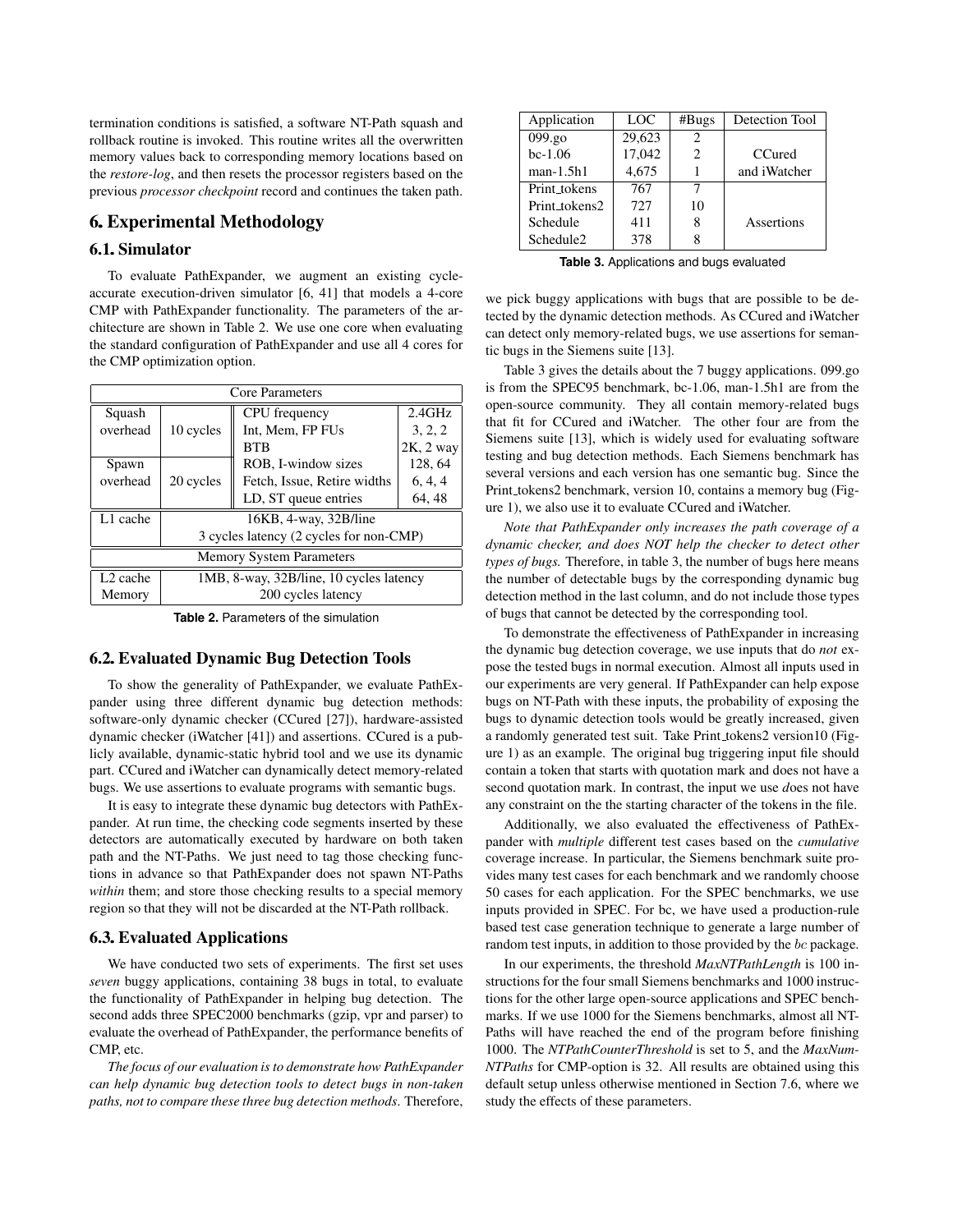We should note that, PathExpander is designed to improve path coverage. However, since path coverage percentage is hard and often impossible to measure (the total number of possible paths in a program is usually unlimited due to loops and recursive functions), we use branch coverage as the metric in our evaluation. Branch coverage is subsumed by path coverage, so our results may not show the full strength of PathExpander in increasing path coverage.

# 6.4. Software PathExpander Experiment Settings

In order to study the tradeoff between PathExpander hardware design and software implementation, we also run the software PathExpander on the same set of applications described earlier and compare the performance with our hardware design. The software PathExpander experiments are conducted on x86 machine with 2.4 GHz Pentium 4 processor, 1MB L2 cache and 1GB of memory.

# 7. Experimental Results

| Dynamic             | Application   | #Bug           | #Bug Detected     |              |  |
|---------------------|---------------|----------------|-------------------|--------------|--|
| Tools               |               | Tested         | <b>Baseline</b>   | PathExpander |  |
|                     | 099.go        | 2              |                   |              |  |
| Software            | $bc-1.06$     | $\overline{c}$ |                   |              |  |
| Tool                | $man-1.5h1$   |                |                   |              |  |
| (CCured)            | $P_{12}(v10)$ |                | $\mathbf{\Omega}$ |              |  |
|                     | 099.go        | 2              | 0                 |              |  |
| Hardware            | $bc-1.06$     | $\overline{c}$ |                   |              |  |
| Tool                | $man-1.5h1$   |                |                   |              |  |
| ( <i>i</i> Watcher) | $P_{t2}(v10)$ |                | $\mathbf{\Omega}$ |              |  |
|                     | P t           | 7              | 0                 | 5            |  |
| Assertions          | $P_t2$        | 10             |                   |              |  |
|                     | Schedule      | 8              |                   |              |  |
|                     | Schedule2     | 8              |                   |              |  |

**Table 4.** Bug detection results of PathExpander (Baseline means *no* PathExpander; P t, P t2 stand for Print tokens and Print tokens2.)

This section first shows the PathExpander's results in bug detection, false positives before and after consistency fix, and path coverage improvement with single and multiple inputs. All these results of different PathExpander implementation (i.e. software or hardware) are similar. We present the overhead results for the standard configuration and the CMP-optimization option; compare the tradeoff between the hardware and software implementations of PathExpander. Finally, we evaluate the effects of parameters setting.

# 7.1. Bug Detection Results

Benefits: As shown in Table 4, using common inputs that do not expose the tested bugs, the baseline case (without PathExpander) fails to detect any bug due to their path coverage limitation. However, with PathExpander, these methods can detect 21 of the 38 tested bugs using the same non-bug-triggering inputs used in the baseline case. For example, in the Print tokens benchmark, PathExpander enables assertions to detect 5 out of 7 tested bugs. In the real application bc-1.06, PathExpander also helps CCured and iWatcher to detect one of the two tested bugs. Since the inputs used in our experiments are common and originally non-bug-triggering, the probability of exposing bugs to dynamic detection tools using random

test generator is significantly improved by PathExpander. It saves programmers effort to design and generate special inputs to detect bugs in those uncovered paths.

Limitations: However, PathExpander is definitely not a panacea. PathExpander fails to help the tested dynamic bug detection tools detect 17 of the 38 tested bugs. The main causes and solutions to address each corresponding problem can be summarized as follows: (1) Some bugs such as the ones in Schedule version 1 and 3 cannot be detected by assertions with the help of PathExpander because they are limited by the value coverage problem instead of the path coverage problem. To address it would require a value-coverage related solution like the one by Austin et al [18]. (2) Some bug such as the one used in bc-1.06 is limited by the path-coverage problem, but the entry branch edge has been intensively exercised before the bug triggered. Therefore PathExpander would not explore it as an NT-Path. As a result, CCured and iWatcher still fail to detect the bug even with PathExpander. However, this problem can be addressed by adding random factor into PathExpander's NT-Path selection. (3) Some bugs such as the one in Print tokens2 version 3 escape the detection due to the inconsistency problem introduced by the NT-Path execution. Addressing this issue needs more sophisticated consistency fixing techniques described in Section 4.4. (4) Some bugs such as the ones in Print tokens2 version 6 and go can be detected by PathExpander if some special non-bug-triggering input is used. Since this input is as uncommon as the bug-triggering one, we do not count them as "being helped" by PathExpander.

### 7.2. Effects of Consistency Fixing

Table 5 shows the number of false positives and the bugs detected due to PathExpander, before and after consistency fixing with CCured and iWatcher. As false positives/negatives with the assertion method depend on how and where assertions are inserted, the results can be very subjective and not very meaningful. Therefore, we do not report the results with assertion.

| Bug        |                       | #False         |                | #Bug     |       |
|------------|-----------------------|----------------|----------------|----------|-------|
|            | Detection Application | Positives      |                | Detected |       |
| Method     |                       | Before         | After          | Before   | After |
|            | 099.go                | 83             | 20             |          |       |
| Software   | $bc-1.06$             | 10             |                |          |       |
| Tool       | $man-1.5hl$           |                |                |          |       |
| (CCured)   | $P_{12}(v10)$         |                |                |          |       |
|            | 099.go                | $\overline{c}$ | $\mathfrak{D}$ |          |       |
| Hardware   | $bc-1.06$             |                | 2              |          |       |
| Tool       | $man-1.5h1$           |                |                |          |       |
| (iWatcher) | $P_{t2}(v10)$         |                | 0              |          |       |
| Average    |                       | 13             |                | 0.75     |       |

**Table 5.** False-positive pruning by key variable value fix (False positive results include only those caused by PathExpander, not those caused by the dynamic checker itself; P t2 stands for Print tokens2.)

Our results show that our consistency fixing techniques are effective in pruning false positives and detecting more bugs. Fixing key variables can help detect the bug in *man* and reduce the number of false positives from an average of 13 to only 4. Consistency fixing can help detect more bugs because some bugs in NT-Paths have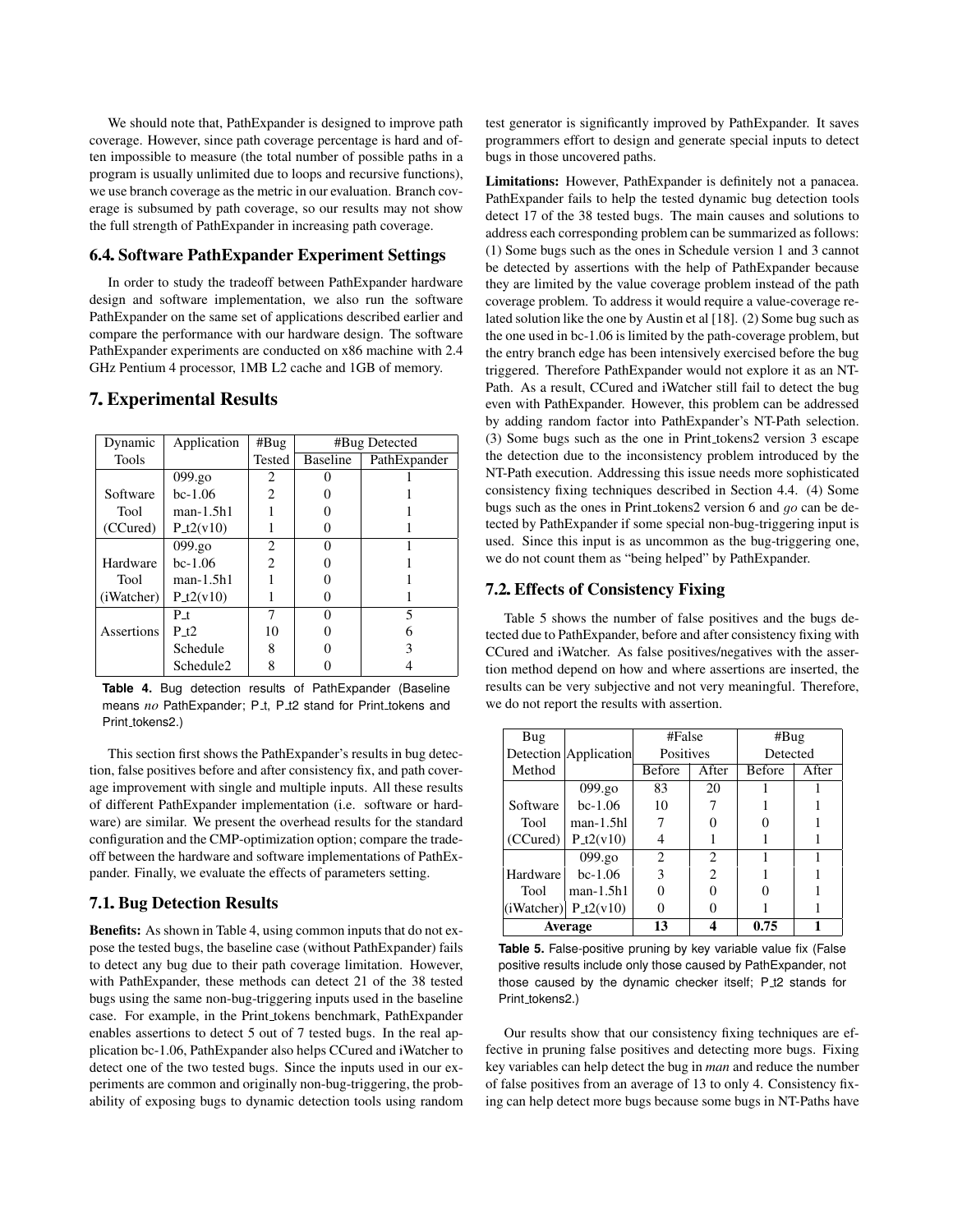data dependencies on the branch condition variables and the inconsistency problem can interfere with the detection of these bugs.

However, some false positives still remain. For example, *go*'s remaining 20 false positives are caused by its intensive array operations and complicated variable correlations. These false positives can be further pruned by some extensions such as skipping initialization phases, more sophisticated consistency fixing, etc, which remain as our future work.

#### 7.3. Coverage Improvement



**Figure 7.** PathExpander's improvement on branch coverage (Baseline means *no* PathExpander.)

The main reason for the capability of PathExpander in helping detecting bugs with non-bug-triggering inputs is that PathExpander extends the detection coverage to include non-taken paths in the monitored run. Here, we show the quantitative measurement result of the coverage increase by PathExpander. Of course, the coverage results would better be interpreted slightly different from those in software testing, because there exists some variable inconsistency. We only use these results for illustration purposes.

As shown in Figure 7, PathExpander improves the branch coverage of the baseline by 35–100%. For example, in Print tokens, the original monitored execution only exercises 48.3% branch edges of the whole program. With PathExpander, this percentage increases to 92.2%. Therefore, bugs on the 43.9% additional branch edges that are not taken in the monitored run can be detected by the underlying bug-detection methods. On average, PathExpander increases branch coverage from 39.8% to 65.0%.

To understand more on PathExpander's effects on code coverage improvement, we also conduct an evaluation using *multiple different* test cases.



**Figure 8.** Cumulative branch coverage with multiple test cases

Figure 8 (a) gives the evaluation result with Print tokens, a Siemens benchmark. The 50 inputs used here are randomly picked from the input pool provided by the Siemens benchmark. As we can see, after 50 inputs, Print tokens' branch coverage becomes stable

at around 80% in the baseline. As explained in Section 2, usually the last 5-20% branch edges are prohibitively hard to cover [33], but, fortunately, PathExpander can help to push bug detection into these remaining edges to achieve almost 100% coverage as shown in the figure. The results for other Siemens benchmarks are similar. Their result figures can be found in our technical report [21].

Testing in larger real world software is more difficult. Figure  $8(b)$  shows such an example of  $bc$ , a moderate sized open source application. We use a production-rule based test generator to generate many random test inputs (the first 25 cases in the figure) in addition to the inputs provided by the  $bc$  programmers in the  $bc$ package. The final cumulative branch coverage without PathExpander is around 55%, and PathExpander improves that to 75.4%.

### 7.4. Hardware PathExpander Overhead

In order to measure the execution performance, we use 3 SPEC benchmarks and 3 real applications (bc, man, go). We do not use the Siemens benchmarks here because they are too small to show meaningful performance results. As shown in Figure 9, with the standard configuration, PathExpander imposes an average of 50.4% overhead for tested applications. The overhead with the SPEC benchmarks are relatively small, only 4.5-23.2%, because they have lower NT-Paths spawning frequency than the open-source real applications (Table 6). With the CMP optimization, PathExpander's overhead is significantly minimized to only less than 10% for all applications. The main reason for such a low overhead is that the NT-Paths are executed on idle cores concurrently with taken paths.

Our results show that hardware PathExpander is definitely a more efficient and cheaper way to improve the dynamic bug detection coverage than conventional methods, which usually require significantly more runs with different inputs. Taking application bc as example, with only 64.3% overhead (9.9% with CMP optimization), PathExpander explores 623 new paths and increases the branch coverage by 76%. Similar improvement may need 623 different runs with dedicatedly generated test inputs, which means 623 *times* overhead excluding the test generation overhead.

|             | #Spawns | Avg. NT- | #Predicated | L1 Miss $(\%)$ |                                                                  |      |
|-------------|---------|----------|-------------|----------------|------------------------------------------------------------------|------|
|             |         |          |             |                | per MIns Ins per MIns Ins per MIns Baseline PathExpander CMP-Opt |      |
| $164$ .gzip | 6.0     | 59K      | 106K        | 5.52           | 6.39                                                             | 5.55 |
| $175$ .vpr  | 9.3     | 9K       | 103K        | 3.64           | 3.66                                                             | 3.66 |
| 195.parser  | 23.1    | 22K      | 136K        | 1.96           | 2.02                                                             | 1.97 |
| 099.go      | 364.3   | 375K     | 75K         | 2.32           | 4.43                                                             | 2.35 |
| $bc-1.06$   | 669.3   | 372K     | 45K         | 0.39           | 3.63                                                             | 0.46 |
| $man-1.5h1$ | 821.9   | 688K     | 41K         | 1.47           | 4.03                                                             | 1.53 |

**Table 6.** PathExpander detailed performance results (MIns denotes one million instructions counting both NT-Path and takenpath instructions. By default, PathExpander means our standard configuration unless specified by CMP-Opt.)

Table 6 shows the detailed performance results with the hardware PathExpander. The overhead of the standard PathExpander comes from three main sources: NT-Path spawning and termination; NT-Path execution; and slightly higher cache miss rate. As for the CMP option, the optimization effects vary. On one hand, it hides NT-Path execution overhead by parallelism. Therefore, for applications such as gzip, bc, man and go, CMP-optimization successfully decreases their overhead from 23.2%–142.3% to less than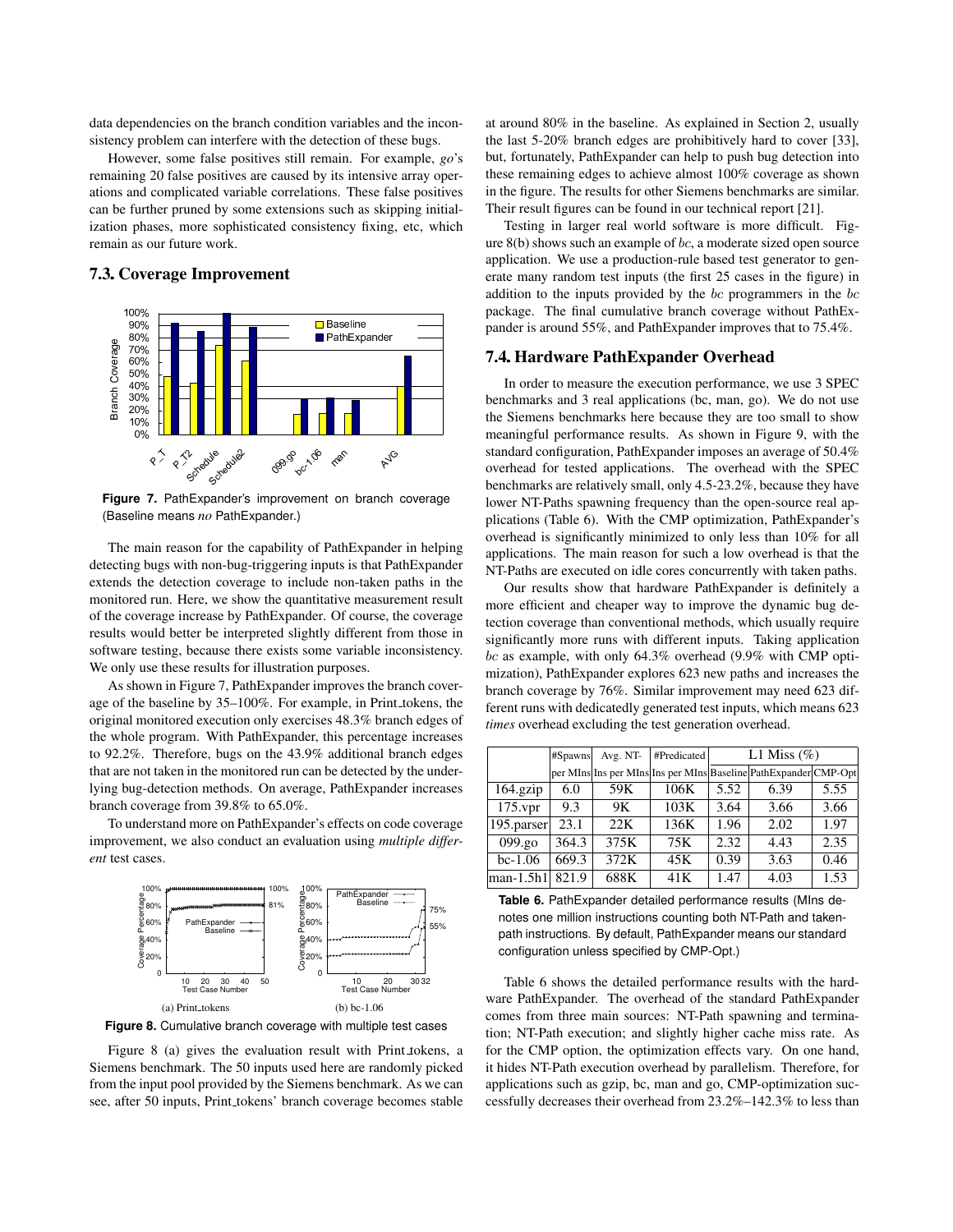

9.9%. On the other hand, it also introduces extra overhead, such as worse cache performance due to cache versioning, extra register copy between different cores, etc. If the original sequential overhead is small, these extra overheads may not be totally hidden by the parallelism benefit. That is why for parser and vpr, the optimization effect is less pronounced and even negative.

#### 7.5. Comparison between PathExpander Hardware and Software Implementations

Figure 10 shows the performance of PathExpander's software implementation on the same set of applications and workloads. As we can see, the slow down ranges from 373 times to 2511 times, and is 1240.7 times on average. Among different applications, the performance distribution shares the similar trend as that in our previous hardware PathExpander experiments.

The large overhead comes from almost every modules of software-PathExpander: 1) NT-Path spawning needs software checkpointing, which is very expensive and contributes a big part to the large slow down; 2) logging-based sandboxing and rollback introduce a lot of extra memory writes; 3) instrumentation-based branch exercise history maintenance adds extra overhead to the execution of taken-path.

Comparing the PathExpander hardware and software implementations, they differ with each other on the hardware cost and big performance gap. Our hardware implementations incur 3–4 orders of *magnitude* smaller overhead than the software implementation, which means significant reduction in the programmers' debugging time! Such gain is achieved via simple hardware extensions including the hardware checkpointing and sandboxing which are already available in the emerging transaction memory architecture [2, 11, 32], and a simple extension to the BTB to add two exercise counters per entry. *More importantly, the hardware implementation also provides an interesting and promising opportunity to exploit idle cores on multicore architectures to enhance software quality*. All these reasons validate that hardware PathExpander is definitely worthwhile for exploration.

As for the software-PathExpander, though much slower than its hardware counterpart, it still provides a useful option to increase coverage of dynamic bug detection on existing machines to detect bugs on those paths that are difficult to generate test cases to cover.

#### 7.6. Effects of Parameters

We also evaluate the performance effects of the two parameters, namely *MaxNTPathLength* and *MaxNumNTPaths*. The result figures can be found in our technical report [21]. Our results show that, with the increase of these two parameters, overhead increases gradually in the standard configuration, but only slightly in CMP optimization, because the latter can hide the extra NT-Path spawning and exploration by parallel execution. The CMP optimization

| Slow    | $164$ .gzip | $175$ . vpr | 195.parser  | Average |
|---------|-------------|-------------|-------------|---------|
| Down    | 385.8X      | 373.2X      | 393.4X      |         |
|         | $0.99g$ o   | $bc-1.06$   | $man-1.5h1$ | 1240.7X |
| (times) | 1644X       | 2137X       | 2511X       |         |

**Figure 10.** PathExpander software implementation overhead (The overhead of PIN dynamic code rewriting is NOT included.)

provides PathExpander good potential to conduct more intensive NT-Path exploration, hence more help to dynamic bug detection.

## 8. Related Work

Our work builds upon many previous studies. Due to space limitation, we briefly describe closely related work that is not discussed in earlier sections.

Multipath Branch Execution Several previous studies [1, 3, 15, 17, 36] have used the technique of running both paths of a branch to reduce the branch mis-prediction penalty, and some of them also explore spare contexts in a SMT to reduce overhead. We execute *non-taken* paths to increase the coverage of software bug detection. Therefore, we need to address different issues: (1) Our NT-Paths need to run much longer because we want to detect bugs. In contrast, the multipath architectures need to run multiple branch edges only until the branch is resolved. Therefore, PathExpander needs to buffer many more side effects than the above works. (2) PathExpander needs to keep track of exercise count of every branch edges in order to select NT-Paths to avoid incurring large overhead. (3) Our NT-Paths are spawned after a branch is resolved, whereas multipaths are executed before a branch is resolved. (4) PathExpander needs to address the state inconsistency problem because it may introduce false positives and negatives in bug detection.

Value Coverage Problem A recent work conducted by Larson and Austin addressed a closely related, complementary, but *different* coverage problem called *value coverage* (value ranges of variables) for detecting buffer or string overflows [18]. This work increases the value coverage for detecting buffer overruns by shadowing each input value with an interval constraint variable. At potentially dangerous uses of inputs, such as array references, the entire range of an input value is validated using the computed interval constraint. This way, even if the user-specified input value does not directly expose the bug, the dynamic buffer overrun monitoring system can still detect it. Since it is a software-only solution, it slows down applications by 13-220 times. This work is very useful in increasing the value coverage for buffer overflow detection, but does not address the path coverage problem. In contrast, our work exactly addresses this path coverage problem and therefore well complements theirs.

Dynamic Bug Detection and Debugging Many tools have been proposed for dynamic execution monitoring. Well-known examples include Purify [14], Valgrind [28], CCured [27] and others [4, 20]. PathExpander would benefit almost all such tools by increasing their path coverage in each monitored run.

Delta debugging[39] changes variable values on-the-fly to force the control flow to different paths in order to find a correct execution that is very similar to a known wrong one for postmortem